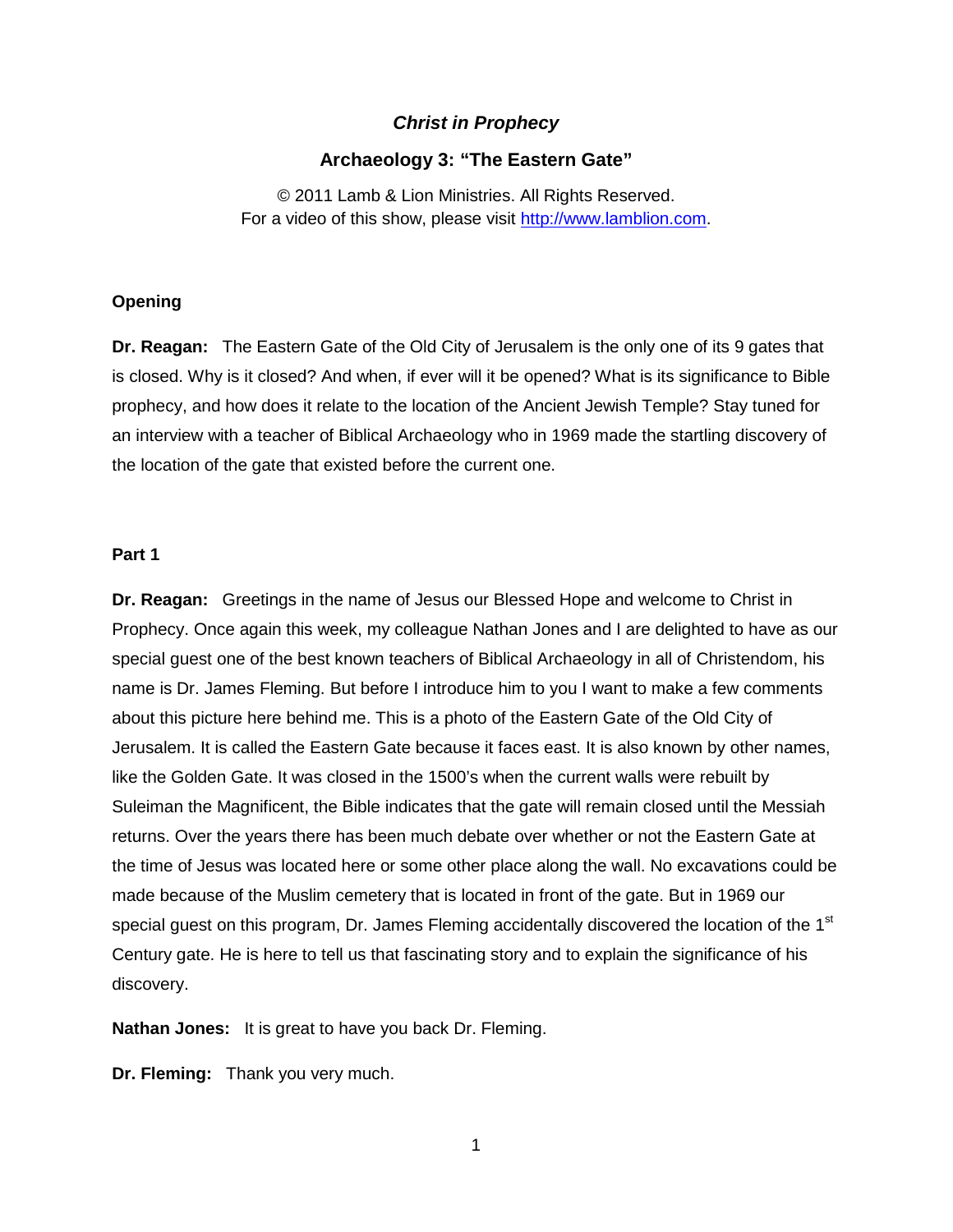**Nathan Jones:** Dr. Regan in his intro said that you accidentally discovered the Eastern Gate. Accidentally?

**Dr. Fleming:** I hoped you wouldn't notice that part of it, but yes. I can't take any credit for it. I would like to be able to say after years of study and research I finally found it. It was a heavy night of rain in the spring, and …

**Dr. Reagan:** This is 1969 now?

**Dr. Fleming:** … it is, I was a student in Masters level in Archaeology. And I thought I'd take some pictures of Jerusalem's City Gates. And as I was walking through the Muslim cemetery on the east side of the city I got close enough to look up, I was taking a picture of the arch, and I didn't realize the rain the night before had loosened the stones at the top of a tomb there.

**Dr. Reagan:** Yeah, limestone absorbs water.

**Dr. Fleming:** Well, and it was pretty heavy rain too. But just as I went click, the tomb collapsed, so the actual phrase need to be, stumbled upon…

**Nathan Jones:** There you go that sounds better.

**Dr. Fleming:** ….discovering the Eastern Gate.

**Nathan Jones:** You fell into this tomb?

**Dr. Fleming:** Yes, and those that know me well think I landed on my head, but no. Fortunately enough stones fell in with me that I could stack them up, climb on it, jump up, and chin myself and get out, because it was no where.

**Dr. Reagan:** How far down did you fall?

**Dr. Fleming:** It was an 8 foot drop.

**Dr. Reagan:** 8 foot.

**Dr. Fleming:** And it actually was a mass burial grave. There were 46 skeletons. Actually I didn't count them right away, that was after I found out there was enough stones to get out and there wouldn't be 47 skeletons.

**Nathan Jones:** There are bones all around you, when you were down there?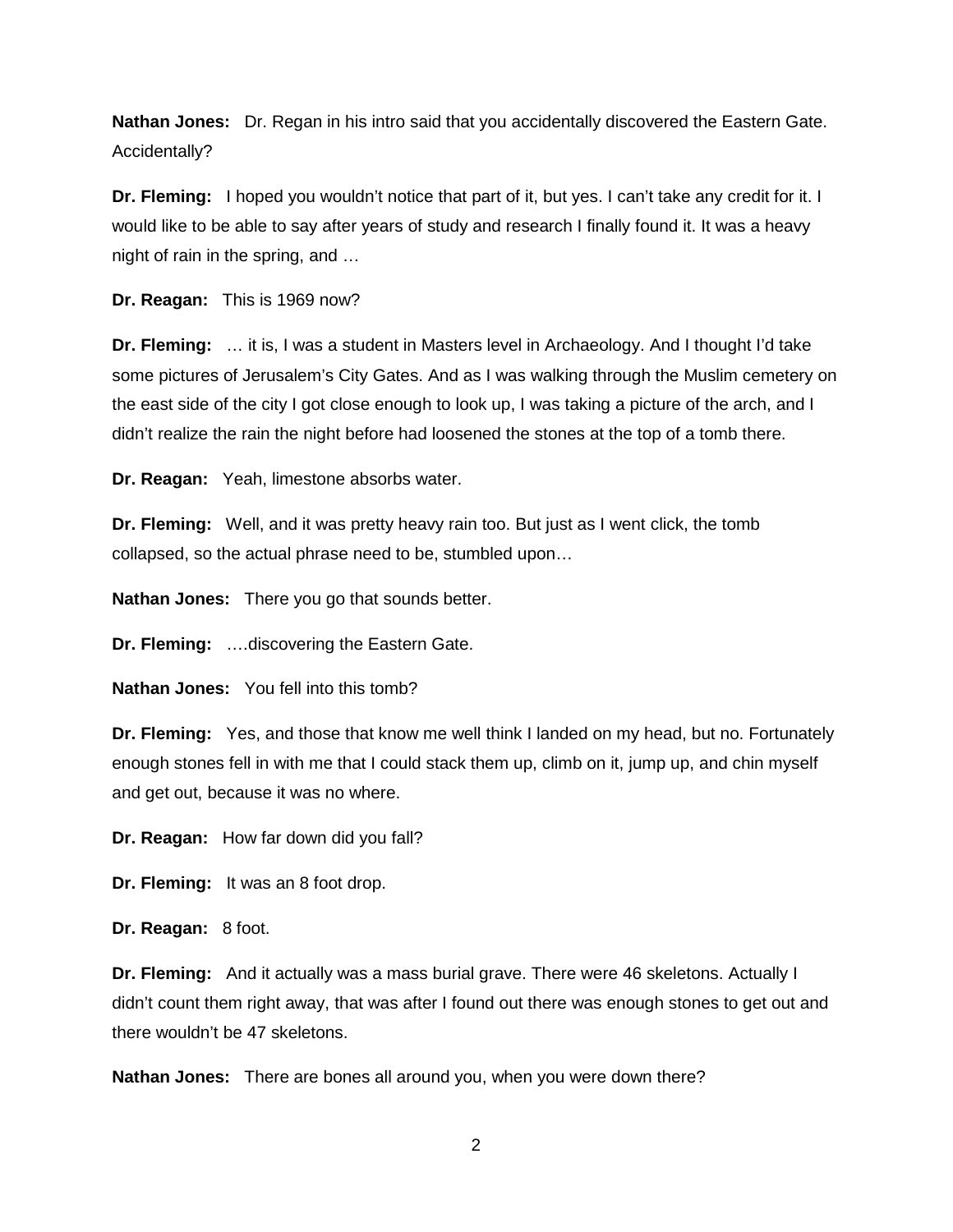**Dr. Fleming:** Probably it had been some disease. I would guess by, there was still some cloth and some cartilage, I would guess it was about 100 years previously, that that burial had been put there. There were not records for that particular grave.

**Dr. Reagan:** Did you realize immediately the opportunity you had?

**Dr. Fleming:** Well, as my eyes got used to the dark, I could see beyond the skeletons the back wall of the tomb was the earlier wall, the same line as the one we looked at for Dr. Reagan's introduction, continued 8 feet below ground. And what was amazing is completely preserved stones in nice wedge shape of the top of an earlier gate, meaning that gate is fully preserved.

**Dr. Reagan:** Do you have any evidence of this? Did you photograph it for example?

**Dr. Fleming:** Fortunately not only did I get a picture or two but they came out, because an uncharacteristic Middle East efficiency when I brought my archaeology teacher back the next day after class they had already cemented over the tomb.

**Nathan Jones:** No, really.

**Dr. Fleming:** And it is because it is a Muslim cemetery, a sensitive place, so I was glad the picture came out. My archaeology teacher, Dr. Kohavi didn't seem that impressed. I think he thought I had landed on my head, until back in these days it was slides you know it took a while to get the picture developed and back, until he saw the picture, and then we realized, that yes. And the spring of that arch coming up is exactly under the left hand arch today which means that the present gate preserves what was probably 2 arches, because it is the first quarter of that semicircle, exactly below the first quarter of the semicircle above.

**Dr. Reagan:** You know I guess it really wasn't too surprising to find the ancient gate directly below the current one because in most of the excavations in Israel don't they find that they built right on top, and the gates were right on top of each other.

**Dr. Fleming:** Gates have good memories.

**Dr. Reagan:** Yes. There is a reason for putting a gate where you put a gate.

**Dr. Fleming:** And yes, that is usually a road to an important site, like Joffa Gate, or Damascus Gate. And so they tend to be in the relative same part of the wall. What is remarkable is that it is exactly under it, and that this earlier gate is well preserved.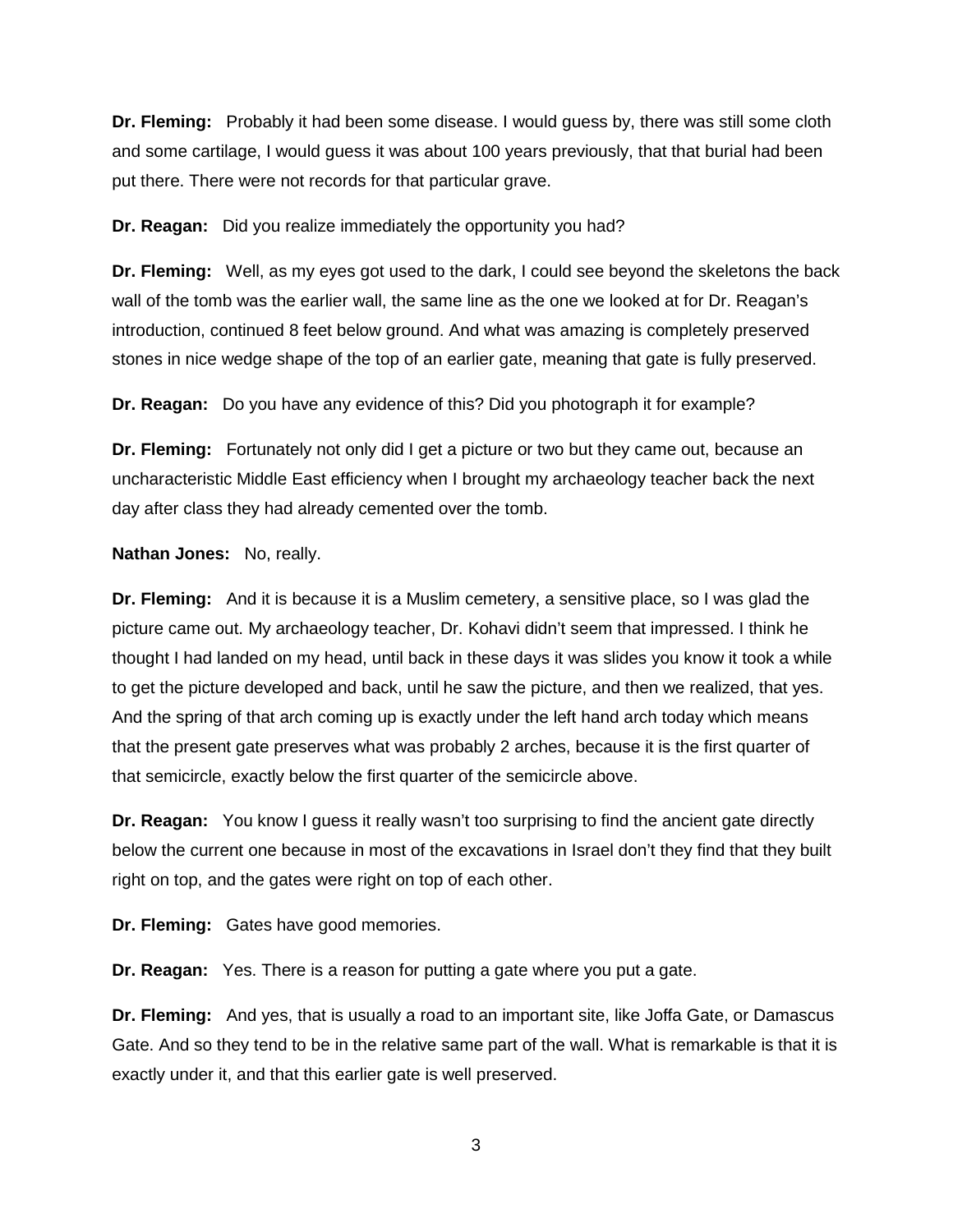**Dr. Reagan:** I know some questions that are in our viewer's minds who don't know anything about this part of the world. That one thing would be: How do you end up building gates on top of a gate, are you talking about debris piling up or something? What is going on here?

**Dr. Fleming:** Yes, you tend to have dumps outside the city. So outside the city wall builds up and so cities need… and the closets we get to that in the US is a new layer of asphalt in front of the house. But in ancient times cities getting higher because the city is getting higher.

**Dr. Reagan:** But this was particularly true of the Temple Mount, because when for example when they destroyed it, when the Romans destroyed it for example, and well even when the Babylonians did, they pushed debris off the Temple Mount and it built up, and built up, didn't it?

**Dr. Fleming:** Picture the Temple is on the eastside of the city, and when the Romans cleared it after 70 AD destruction to build a temple to Jupiter they couldn't dump debris north, west, or south because that was still city. But on the east was a steep slope in the Kidron Valley. So the eastern side of the city became a dump.

#### **Dr. Reagan:** Yes.

**Nathan Jones:** Now would Jesus have gone through that gate, or anybody in biblical history gone through that gate?

**Dr. Fleming:** Well that is another question and we can not be sure. Luke's Gospel gives most details for Palm Sunday; "He descended the Mount of Olives and entered the Temple."

**Nathan Jones:** It is quite a….

**Dr. Fleming:** It doesn't say which gate, but what we do have is that some excavations by Charles Warren outside the Old City under the cemetery. He got permission to dig by saying he was going to dig a well somewhere else and then turned directions and did a horizontal well, never heard of that. But he actually found some of the stones from the Temple collapsed wall. He found, that is where one of the stones was that had the warning that a non-Jew should not proceed into the Court of Israel. So we should not be surprised that the debris from the Temple ended up being thrown out in the eastern side.

**Dr. Reagan:** We've got tons of debris here and you can not excavate it because there is a Muslim cemetery.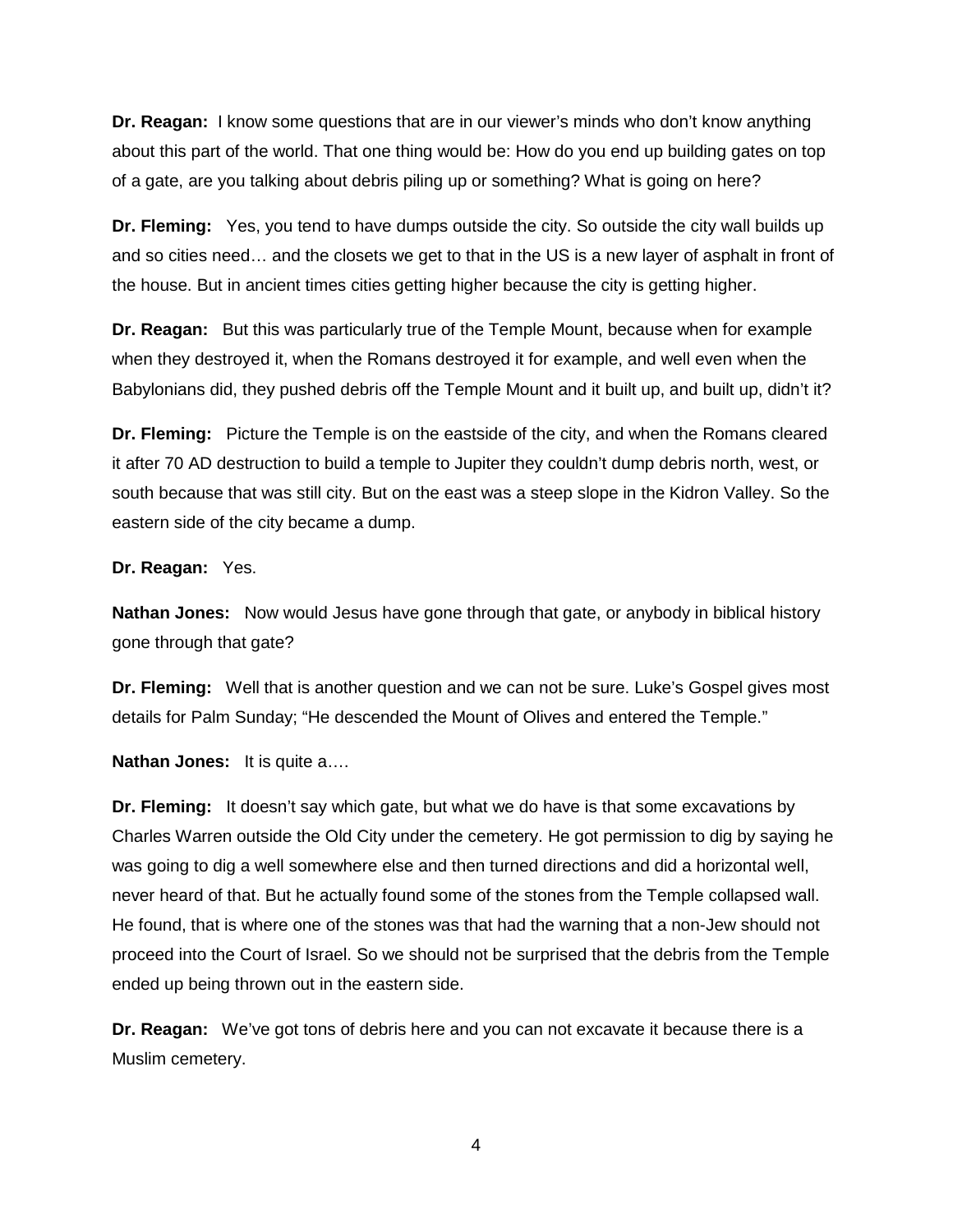**Dr. Fleming:** In Israelis' law cemetery is considered a religious property, yes. So you would have to have permission.

**Dr. Reagan:** Yes.

**Dr. Fleming:** And this time of political tension is hard to imagine it.

**Dr. Reagan:** So your falling down into a grave was a propitious moment, when you were able to photo and see. Now do you believe that the gate that you discovered below the current one, do you believe it dates from say the time of Jesus?

**Dr. Fleming:** It was probably there before His time. It is kind of complicated to get into it all now. But below the present gate there is ruins of two other gates, you can see even at ground level, you can see them better inside. We do have sources in the  $5<sup>th</sup>$  Century AD and one in the  $4<sup>th</sup>$  Christian sources saying that you could still see the threshold and some of the door posts of the Eastern Gate. So in the Byzantine period the Eastern Gate was a ruin, which means that this is probably just after the Byzantine period.

**Dr. Reagan:** Okay, now one of the things that is important about this discovery is that there is a lot of controversy about where the Temple was actually located on the Temple Mount. And a lot of that relates to the location of the Eastern Gate. But for our viewers to understand that, I think what we are going to have to do is take a pause here for a moment and come back with a map of that whole area and talk about how the Temple Mount is laid out, where the gates are and so forth and then talk about the location of the Temple. Okay, thank you.

# **Part 2**

**Dr. Reagan:** Jim I want to talk with you just a minute about the relationship of the Eastern Gate to the location of the Temple. But before we do that I think we need to introduce our viewers to where what we are talking about. This is an outline of what the Old City of, the walls of the Old City of Jerusalem as they exist today. This trapezoid here is the Temple Mount, this red circle here represents the Dome of the Rock, this red line here to the north represents the Eastern Gate, the Kidron Valley runs right down thru here and the Mount of Olives is over here to the right, so the Eastern Gate is looking east. Now Jim some people have argued that according to ancient manuscripts the Priests stood on the steps of the Temple looked over the Eastern Gate to the pinnacle of the Mount of Olives and watched the sacrifice of the red heifer.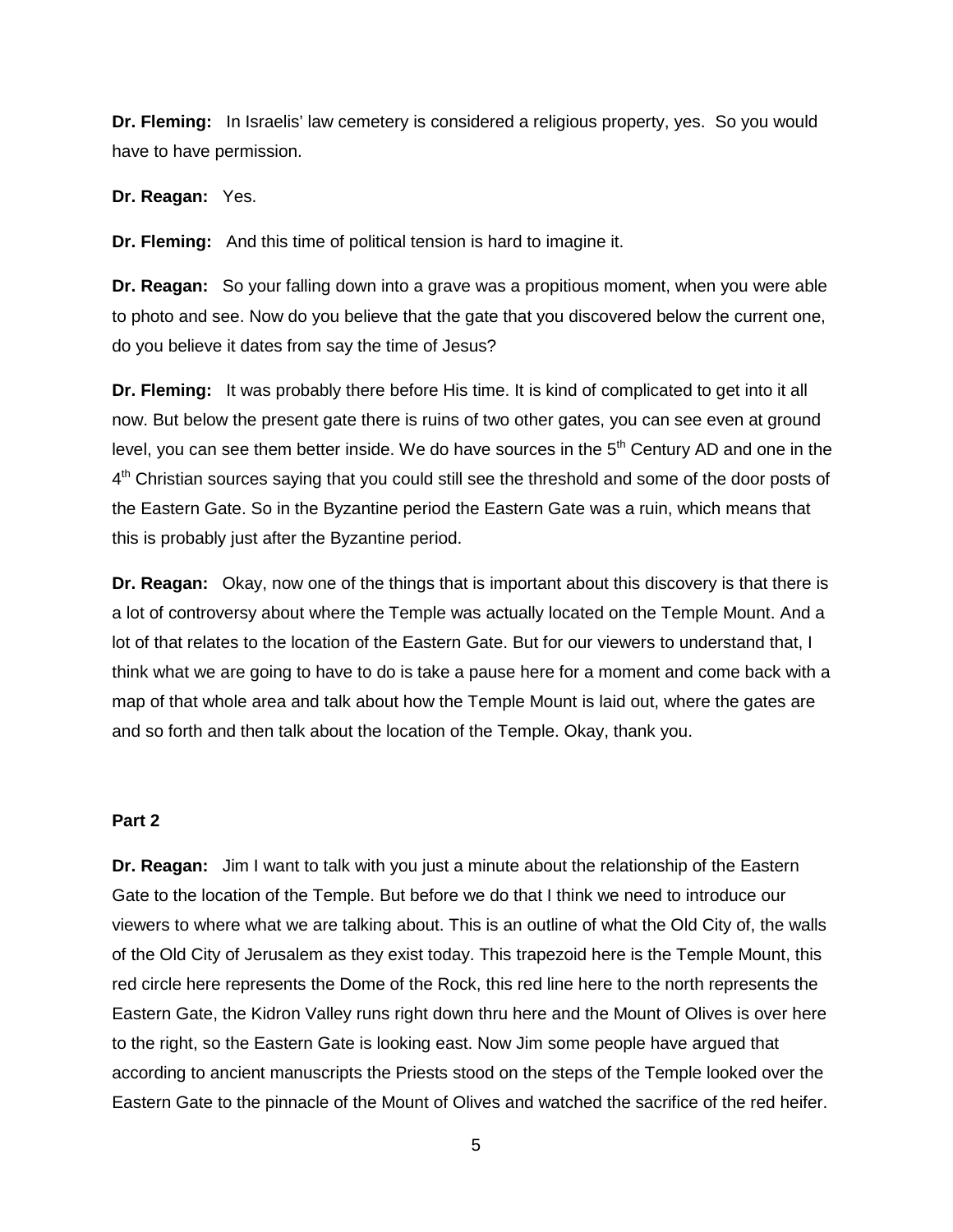And they said, therefore the Temple has to be located up here to the north and can be built without touching the Dome of the Rock. What do you have to say about all of that?

**Dr. Fleming:** Alright, good question. Not only is the sacrifice of the red heifer mentioned but the Day of Atonement with the scapegoat. The priest's assistance takes the goat out the Eastern Gate and goes up to the Mount of Olives at a point where he can look from the back, from the Mount of Olives into the Holy of Holies. Meaning the door of the Temple is left open and the back of the curtain in the far west side of the Temple. And as he confesses the sins of the people on the head of the goat his eyes are looking to the symbolic presence of God in the Holy of Holies. This made some wonder does that need to be a straight line from the Temple to the Holy of Holies, from the Mount of Olives, and that it would be here. But the tractate about this is called Kippurim.

**Dr. Reagan:** Now what do you mean by tractate?

**Dr. Fleming:** This is a collection of Jewish rules about the Feast.

**Dr. Reagan:** Oral, oral law?

**Dr. Fleming:** Yes, codified in the 2<sup>nd</sup> Century AD.

**Dr. Reagan:** Okay, so one of these mentions what?

**Dr. Fleming:** Kippurim which is the plural for Kippur, the Day of Atonement, and it says that the Priests is high enough on the Mount of Olives to look over the Eastern Gate. So this wall is relatively low, we see how high is enough. So you understand it would not prove or disprove where the Temple was because he is not looking through the gate he is looking over the gate. So we still have some uncertainty. What has been found is an excavation in the 1880's by a British explorer named Warren. He from here dug a well to get permission from the Turks and came to point up here and he came under the cemetery, and he found 46 feet out from this wall is another wall that then curves in here. He followed that wall and it shows that again that this wall was a part of a way of coming up here and then it is such a steep slope here, having another probably a lower gate there, he only excavated this little section here.

**Dr. Reagan:** So he drilled straight down and then he started going sideways.

**Dr. Fleming:** Laterally, yes.

**Dr. Reagan:** I still don't understand though, was this the ancient wall?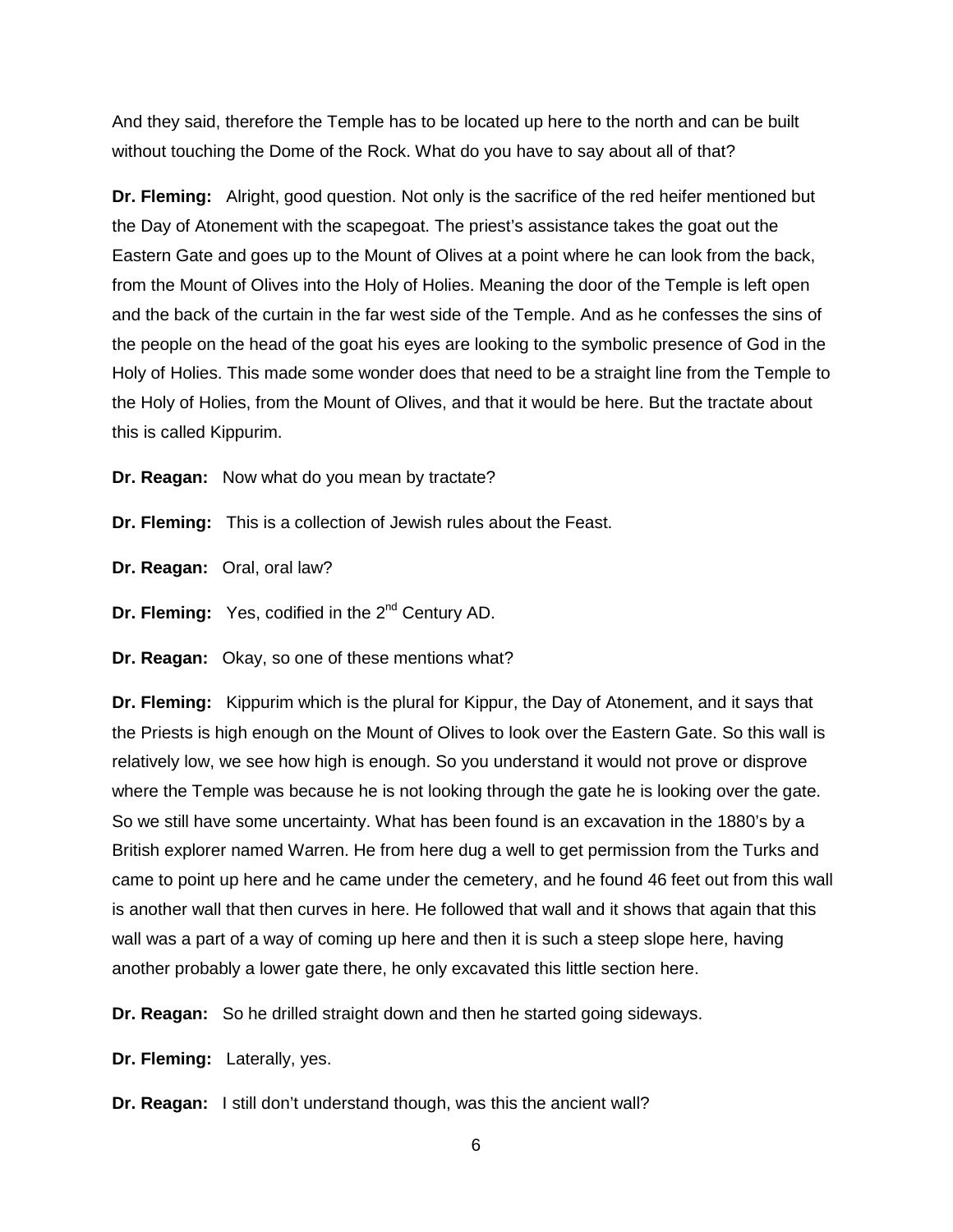**Dr. Fleming:** It seems to be a retaining wall outside the Temple Wall.

**Dr. Reagan:** Okay.

**Dr. Fleming:** Because it was so steep.

**Dr. Reagan:** Alright, now what does all of this have to do with the location of the Temple?

**Dr. Fleming:** Good idea. And to do with the way you get to the Temple. The Mount of Olives was due east of Jerusalem. Messiah would come from the east, would plant His feet on the Mount of Olives, right, and enter Jerusalem. Jesus enters Jerusalem from the east on Palm Sunday. Jews wanted to be buried on the eastside of the city to be near where Messiah would come. So many wondered, "Did Jesus enter through the Eastern Gate." The New Testament doesn't help us, it says at that point, he descended the Mount of Olives and entered the Temple. There were 2 main entrances to the Temple in the southern wall called the Hulda Gates, and…

**Dr. Reagan:** HULDA, Hulda.

**Dr. Fleming:** DA sometimes DAH. The main written sources say they served as the main entrance. The Eastern Gate was used for ceremonial purposes on the Day of Atonement and for the red heifer ceremony the Cause Way of the Red Heifer Ceremony.

**Dr. Reagan:** Again I am still going to press you on this. What does this have to do with have to do with the location of the Temple? I mean was the Eastern Gate in front of the Temple or not?

**Dr. Fleming:** We don't know.

**Dr. Reagan:** You don't know.

**Dr. Fleming:** We don't know. If it was the Temple may have been further north. But we can not know for sure.

**Dr. Reagan:** What is your best guess? Are you willing to make one or not?

**Dr. Fleming:** I think that it is very important for the Romans after they destroyed Jerusalem to show that the Roman god is greater then the Jewish God is for them to put the temple they built to honor Jupiter exactly on top of where the Jewish Temple was. And it was, then that temple was destroyed by the Christians later and then the site was left to ruin. But there is evidence that the Roman temple from 135 AD to the  $4<sup>th</sup>$  Century AD would and some of the lines we see up here of the Temple Mount does seem to be over where the Dome of the Rock is.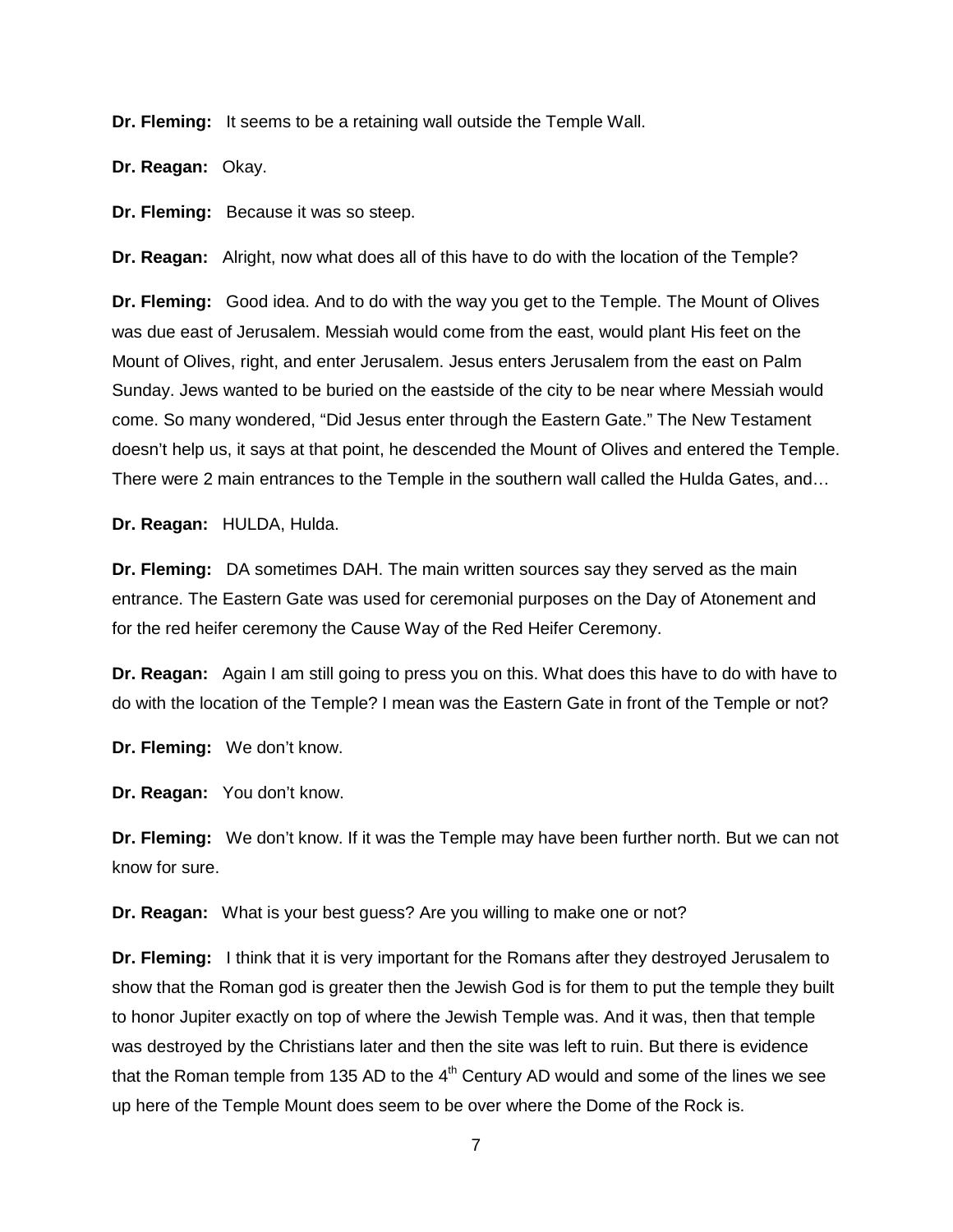**Dr. Reagan:** So your best guess at this point is that the Ancient Temple was located where the Dome of the Rock is located.

**Dr. Fleming:** Because ancient wars were not only wars between armies, they were wars between gods.

**Dr. Reagan:** Yes, that is true.

**Dr. Fleming:** And you've got to show that your god is greater than their god.

**Dr. Reagan:** But the problem we have here is that the Muslims really have control, it is under Israeli sovereignty but the Israeli's turned it over to them and when you go up there you have to go through Muslim guards.

**Dr. Fleming:** Yes.

**Dr. Reagan:** You have to obey Muslim rules.

**Dr. Fleming:** Yes.

**Dr. Reagan:** For example when you are walking around the temple mount I can't touch my wife's hand. I can't pull out a Bible and read, I can't pray because they will not tolerate that. So they will not tolerate archaeological excavations up there.

**Dr. Fleming:** Correct.

**Dr. Reagan:** So we can't dig to find out for sure where the Temple was located.

**Dr. Fleming:** Wouldn't it be great if there was that kind of tolerance that Jesus spoke about, speaking about Isaiah, "My house should be called a house of prayer, for all men."

**Dr. Reagan:** Let me ask you something else. Right here, about here, is a small cupola.

**Dr. Fleming:** Yes.

**Dr. Reagan:** A very small cupola, it is called the Dome of the Spirit.

**Dr. Fleming:** Yes.

**Dr. Reagan:** It has the only outcropping I think of the…

**Dr. Fleming:** Bedrock.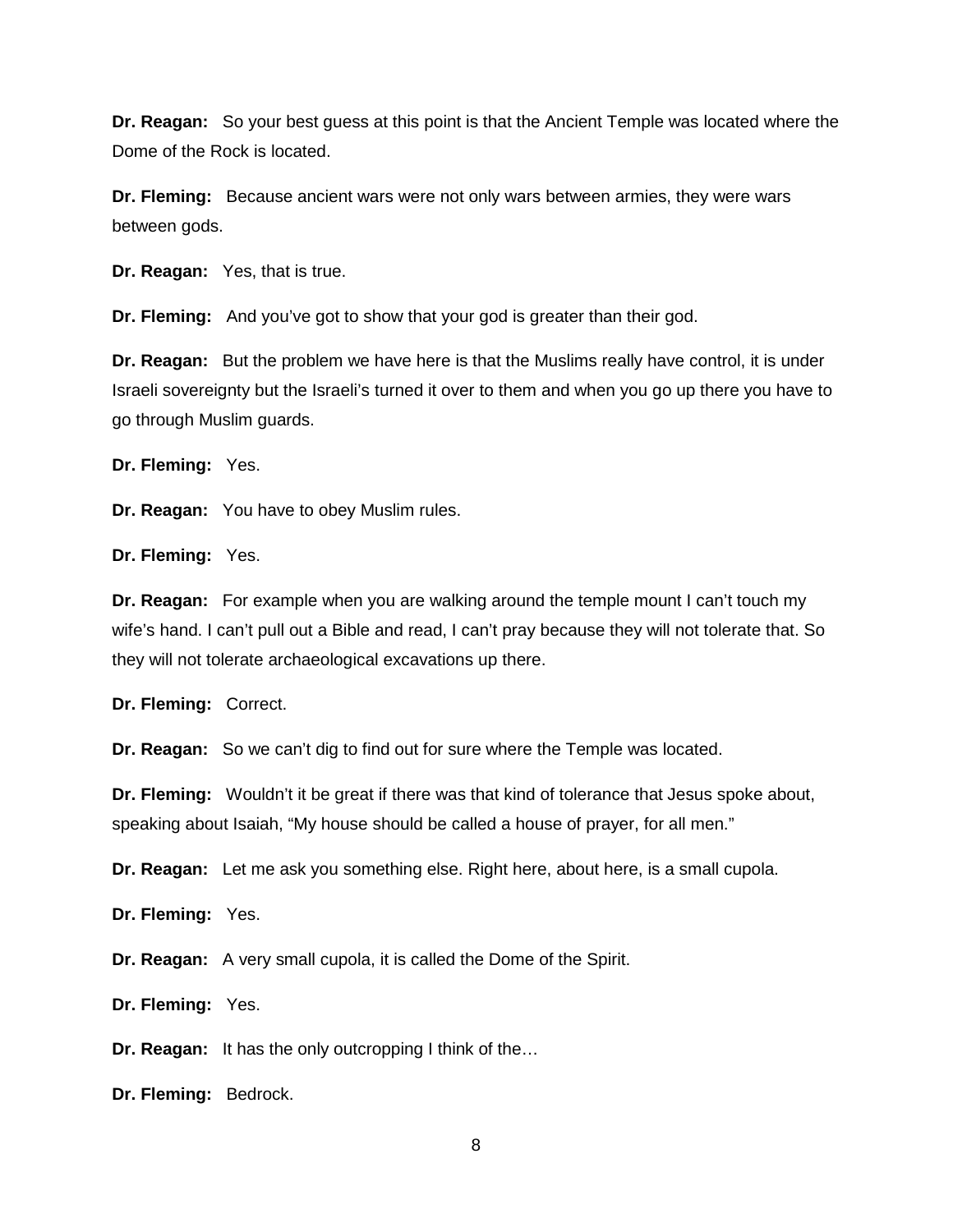**Dr. Reagan:** …bedrock, right there and it is smoothed off, many think that may have been the location of the Holy of Holies. What do you think it was?

**Dr. Fleming:** It is hard to say, there is bedrock of course exposed inside.

**Dr. Reagan:** Sure, yes.

**Dr. Fleming:** But here is the reason that I am cautious. When the Temple is described by Josephus he says, "It had courtyards on four sides." He says, "The Eastern Court was the largest, the Northern Court, the Southern Court was the next largest, the Northern Court the next, and the Western Court was so small it served no purpose." This is just so far North, it makes many wonder; I mean it still fits to for it to be the third largest court yard.

**Dr. Reagan:** Yes.

**Dr. Fleming:** But it just seems like it is so out of center to have it that much further north. Now Herod added southwest and north when he built the Temple courtyards. But in summary and I know people don't like that uncertainty; we have to have some caution here.

**Dr. Reagan:** Sure.

**Dr. Fleming:** Because it was, the Romans dug up the very foundation of the Temple, again to make a political and religious statement. In fact they were probably looting for the gold of the Temple that made the saying of Jesus literally true, that not 1 stone would be left standing on another.

**Dr. Reagan:** That's right.

**Dr. Fleming:** So that makes it hard for the archaeologist to be able to have stuff to look at 2,000 years later.

**Dr. Reagan:** Yes, now around this area there can be no excavations on this side because of the Muslim cemetery. In 1967 when the Israeli's regained this one of the first things they started doing was excavating the south end.

**Dr. Fleming:** Yes.

**Dr. Reagan:** And found remarkable things there. One of the most remarkable to me is the huge mikvah they found here.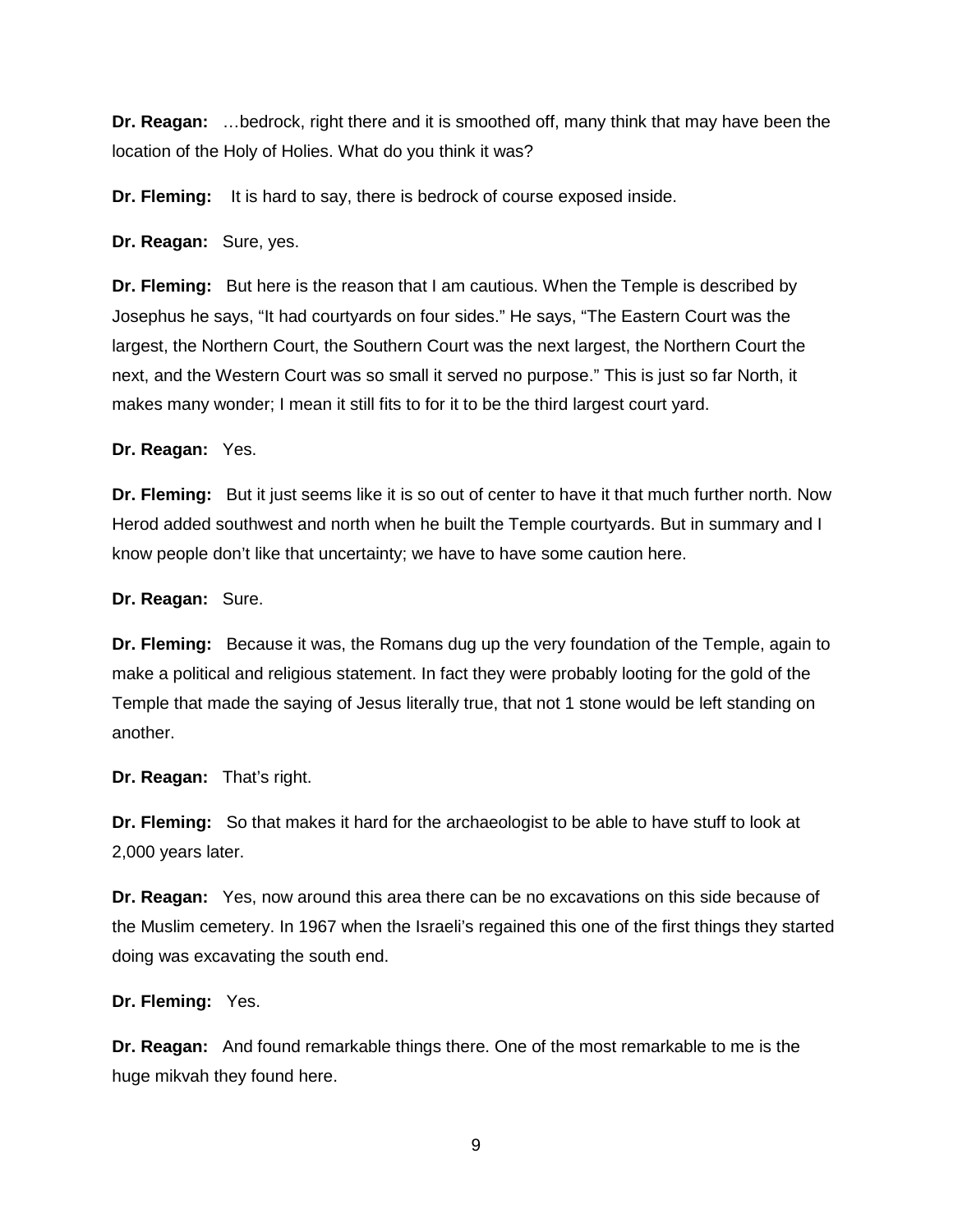**Dr. Fleming:** Yes.

**Dr. Reagan:** I mean massive thing. You know on the Day of Pentecost Peter, 3,000 people responded and he baptized them.

**Dr. Fleming:** There are 3 dozen baptisteries areas.

**Dr. Reagan:** I know.

**Dr. Fleming:** In that one building.

**Dr. Reagan:** I know they didn't march them down to the Jordan River; no he could have stepped right out here and done it, yeah.

**Dr. Fleming:** Sure, sure.

**Dr. Reagan:** On this side this is the famous what the American's call the Wailing Wall or the Western Wall. But only a portion of it is revealed and from here on you have houses that make it difficult to do any excavations, and also up here.

**Dr. Fleming:** Yes. So outside the Temple Mount there are things that unfortunately there have been Muslim excavations in a few places inside to do with pipes and stuff like that. But we found where their dump was, and all the debris from that dump is now being scientifically analyzed by Gabi Barkai an Israeli Archaeologist.

**Dr. Reagan:** I have another question for you and that is in many, many, many drawings I have seen of the Ancient Temple at the time of Jesus, they show a bridge going across the Kidron Valley from the Mount of Olives to the Eastern Gate. Is there any archaeological evidence that such a bridge existed?

**Dr. Fleming:** No. But the written sources say that the priest goes across the causeway of the scapegoat, and the causeway of the Red Heifer. That is because the Mount of Olives has tombs and the priest does not want to be defiled going on a tomb. But this is a wooden boardwalk.

**Dr. Reagan:** Okay.

**Dr. Fleming:** Temporarily constructed for the tomb.

**Dr. Reagan:** Not a formal bridge.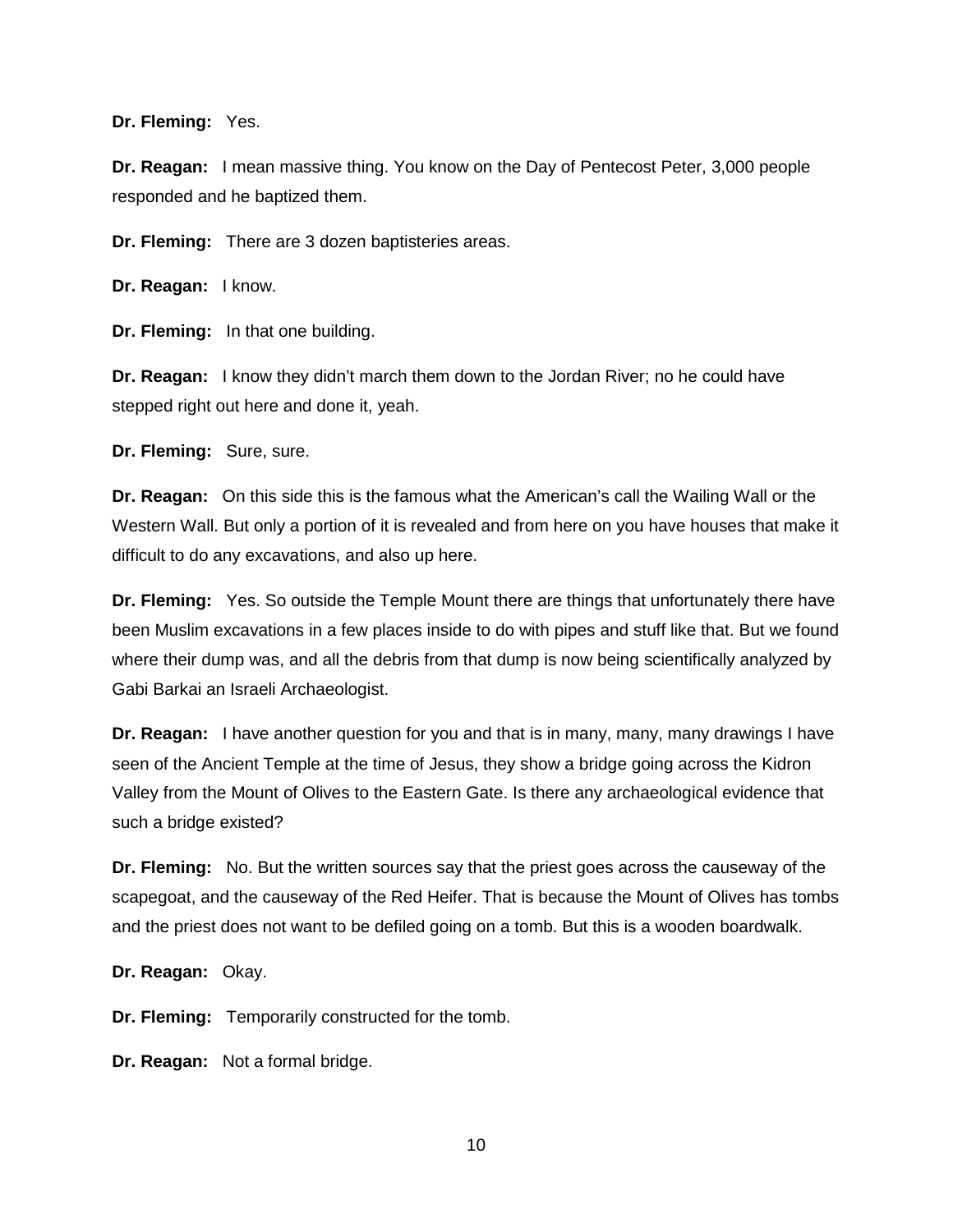**Dr. Fleming:** And so those who made those maps don't notice the detail that says that it was temporarily constructed, and then taken down.

**Dr. Reagan:** Okay, now all of this brings us to one of the great mysteries of Bible history, and that is what in the world ever happened to the Ark of the Covenant which relates of course to the Temple and everything else. So in just a moment we are going to discuss that.

**Dr. Fleming:** Good.

#### **Part 3**

**Dr. Reagan:** Welcome back to our interview of Dr. James Fleming who is one of the foremost teachers of Biblical Archaeology.

**Nathan Jones:** Dr. Fleming your discussion on the location or probable location of the Temple made me think to ask, where is the Ark of the Covenant that is supposed to be in that Temple?

**Dr. Fleming:** This is a very curious question that so many people have. It is interesting we do know from the Bible in 2 Kings 25 that Nebuchadnezzar burned the House of the Lord, the Kings House every great man's house he burned with fire. That is our last specific mention of the Ark. And you might guess some people wondered, "Did the Babylonians destroy it?" What is clear is when Ezra returns and rebuilds the Temple in the early 500's and later Nehemiah the walls and things in the 400's and later Herod the Great rebuilds it. No Jewish source speaks of the Ark, in fact the opposite. When the Temple in the time of Jesus is described in Jewish memory it says, "The Holy of Holies was an empty room. There was a stone that stood 3 fingers high above the rest of the floor where the ancient Ark of the Covenant used to be." But behind the veil the curtain was an empty room. Jews were wise enough to, and they probably learned from the prophets to know that God is not in a box, that the Lord could still be in their worship and their hearts. I'd rather have mercy then sacrifice the Lord said. But there is no mention of it, and when the Roman's destroyed the Temple in 70 AD what do they show back in Rome on the victory march it is the Temple lamp stand, the trumpets, things like that.

**Dr. Reagan:** A menorah, yes.

**Dr. Fleming:** Yeah, no Ark.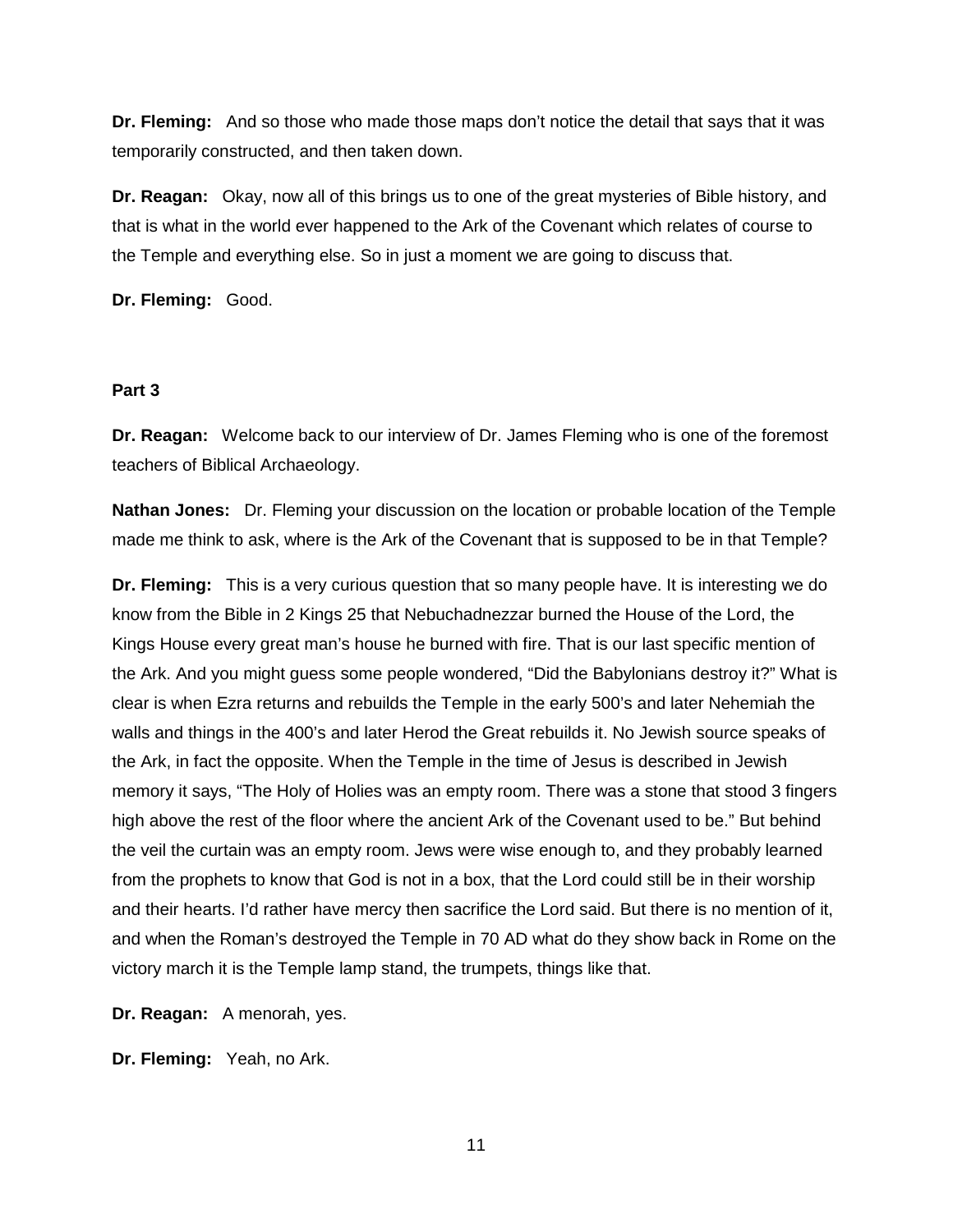**Dr. Reagan:** Let me just play with that for a moment. I have read a lot of Jewish sources who truly believe that the Ark is somewhere beneath the Temple Mount. And their argument is this, that it would have been unthinkable to have the precious Holy of Holies in the Ark of the Covenant there without some sort of chamber that you could take it to and hide it in the event of a siege of Jerusalem. And so they argue that surely somewhere underground there, there was a special chamber where they put it. And they argue that the reason it was always empty during the time of the second Temple was because they were under Roman occupation and they did not think it was appropriate to bring it out and put it in the Holy of Holies as long as they were under occupation. Would do you have to say about that?

**Dr. Fleming:** Interesting theories, none of them mentioned at the time of the Roman period these are later looking back. There was certainly was time, it was several weeks from when the Roman's broke in through the northern wall of Jerusalem until when they set the Temple platform on fire they could have secreted it away. On the other hand we are told that they thought because it was a Holy Temple that God would protect them. And they even brought the women and children just before it was all set on fire up to the Temple Mount. So they may have felt that maybe it would not fall that God would somehow send a miracle and the city would survive.

**Dr. Reagan:** There are some who think the Ark was raptured and taken to Heaven and that John saw it in Revelation when he saw an Ark in Heaven.

**Dr. Fleming:** Yes.

**Dr. Reagan:** What about that?

**Dr. Fleming:** Again it is one of those things, is that a theological statement or is it man shooting? You know? Or is it an historical event?

**Nathan Jones:** What about Ethiopia? Last year they were going to have this big announcement they were going to finally show the Ark that is sitting in some church in Ethiopia. Have you been to that church?

**Dr. Fleming:** Yes, I have. It is at a city named Axum. Every year at the Feast of the Ark of the Covenant it is on a procession from the Miriam Church out to a water source and they say you can look at the reflection of the Ark in the water but you can't look at the Ark. But there is a garment over it. Now every Ethiopian Orthodox Church has a replica of the Ark in their own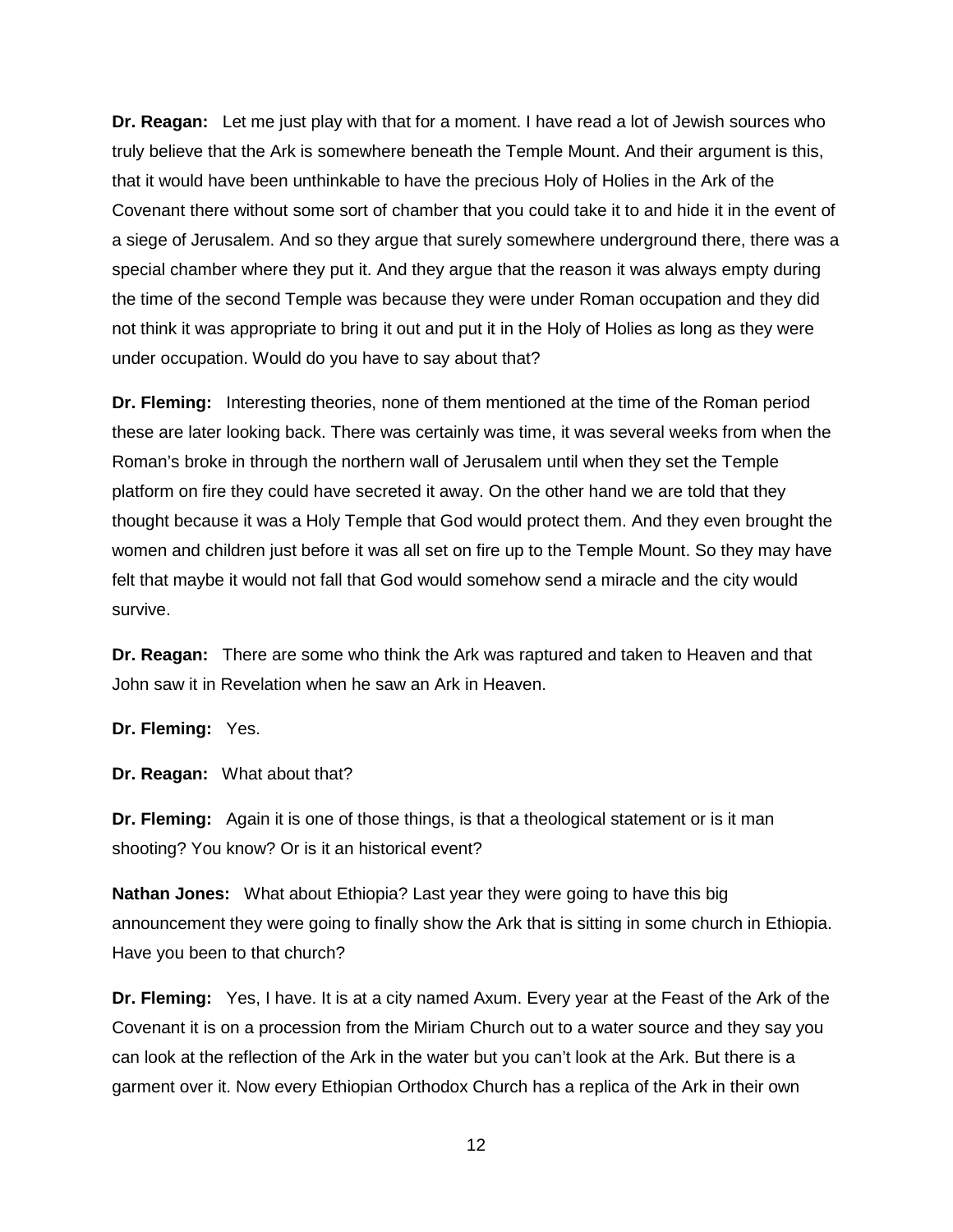sanctuary of their church. The replica looks nothing like the Biblical drawings of it and so I would be very skeptical and other reasons for it has to do with the Queen of Sheba and Solomon and….

**Dr. Reagan:** To me that is just absolutely absurd that the son born between Solomon and the Queen of Sheba went back and got the Ark and took it down there.

**Dr. Fleming:** That Solomon gave him as a gift.

**Nathan Jones:** Yeah.

**Dr. Reagan:** I think that it is just crazy. Well let me ask you about this one; in Jeremiah 3:16 it says, "In those days when you are multiplied increase in the land declares the Lord, they shall say no more the Ark of the Covenant of the Lord and it shall not come to mind nor shall they remember it, nor shall they miss it, nor shall it be made again." Does that have to do with the Millennial Reign, or does it have to do with the Temple during the Tribulation? Or what does it have to do with?

**Dr. Fleming:** Yeah, it seems like for the prophets that they are worried about people who put too much emphasis on a particular structure or cultic thing and for them of course it was supposed to be the Lord really wanted mercy and maybe this was to get some people putting too much emphasize.

**Dr. Reagan:** What about the book of Maccabees, it says, that Jeremiah took the Ark to what modern day Jordan and hid it there in Mount Nebo.

**Dr. Fleming:** It doesn't specifically say that in the Maccabees but this is a view that is often mentioned. This was made some people look at Mount Nebo; there are 16 places people have guessed where it was.

**Dr. Reagan:** So the bottom line is we don't know what happened to the Ark of the Covenant.

**Dr. Fleming:** I hate to say it again, we can not me sure.

**Dr. Reagan:** Well Jim our time is up and I would like to ask to come back for just one more program. I know that is asking a lot of you, but we would like to get into some issues that are currently being debated in the whole field of Archaeology and get your opinion on it.

**Dr. Fleming:** Alright, I would be glad to.